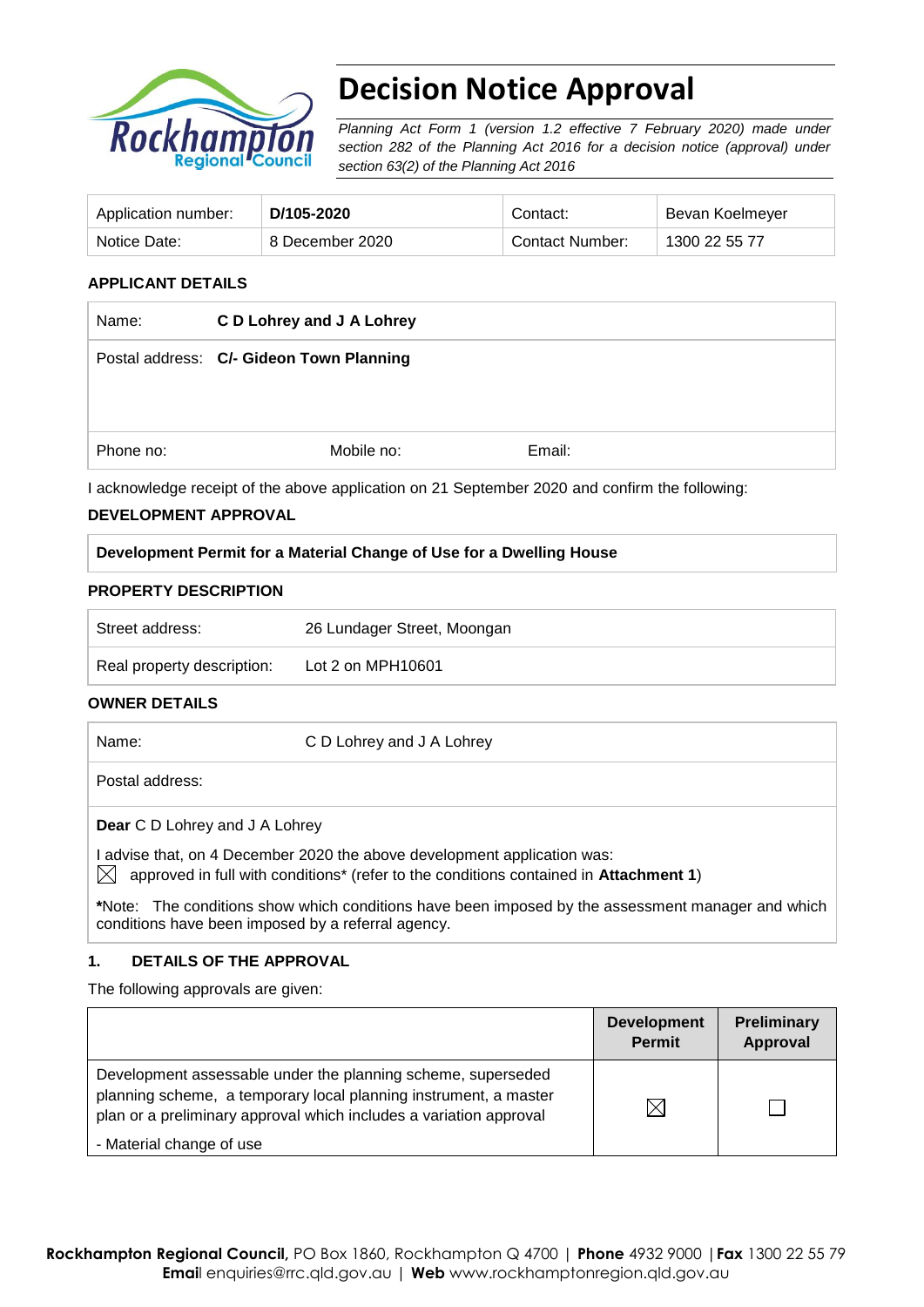# **2. CONDITIONS**

This approval is subject to the conditions in Attachment 1.

### **3. FURTHER DEVELOPMENT PERMITS REQUIRED**

Please be advised that the following development permits are required to be obtained before the development can be carried out:

| Type of development permit required | Subject of the required development permit |
|-------------------------------------|--------------------------------------------|
| <b>Operational Works</b>            | Access Works                               |
|                                     | Site Works                                 |
| <b>Building Works</b>               |                                            |
| Plumbing and Drainage Works         |                                            |

#### **4. REFERRAL AGENCIES NIL**

#### **5. THE APPROVED PLANS**

**The approved development must be completed and maintained generally in accordance with the approved drawings and documents:**

| <b>Drawing/report title</b>                              | <b>Prepared by</b>      | <b>Date</b>      | <b>Reference</b><br>number | <b>Revision</b> |
|----------------------------------------------------------|-------------------------|------------------|----------------------------|-----------------|
| Site Plan                                                | Tapsell<br>Consulting   | 24 July 2019     | A/02                       | A               |
| Sub Floor Plan                                           | Tapsell<br>Consulting   | 24 July 2019     | A/03                       | A               |
| Floor Plan                                               | Tapsell<br>Consulting   | 24 July 2019     | A/04                       | A               |
| North / West Elevation                                   | Tapsell<br>Consulting   | 24 July 2019     | A/06                       | A               |
| South / East Elevation                                   | Tapsell<br>Consulting   | 24 July 2019     | A/07                       | A               |
| <b>Bushfire Hazard Assessment</b><br>and Management Plan | Denley<br>Environmental | 1 September 2020 | 40934                      |                 |
| <b>Information Request Response</b>                      | Denley<br>Environmental | 22 October 2020  |                            |                 |

### **6. CURRENCY PERIOD FOR THE APPROVAL (s.85 of the** *Planning Act***)**

The standard currency periods stated in section 85 of *Planning Act 2016* apply to each aspect of development in this approval, if not stated in the conditions of approval attached.

# **7. STATEMENT OF REASONS**

| <b>Description of</b><br>the development | The proposed development is for a Material Change of Use for a Dwelling House                                                                                                                                                                                                                                                |
|------------------------------------------|------------------------------------------------------------------------------------------------------------------------------------------------------------------------------------------------------------------------------------------------------------------------------------------------------------------------------|
| <b>Reasons for</b><br><b>Decision</b>    | The development enables safe evacuation of the site by residents as well as<br>a)<br>facilitating the safe and efficient access to and from the site by emergency<br>services vehicles during a bushfire event.                                                                                                              |
|                                          | Assessment of the development against the relevant zone purpose, planning<br>b)<br>scheme codes and planning scheme policies demonstrates that the proposed<br>development will not cause significant adverse impacts on the surrounding<br>natural environment, built environment and infrastructure, community facilities, |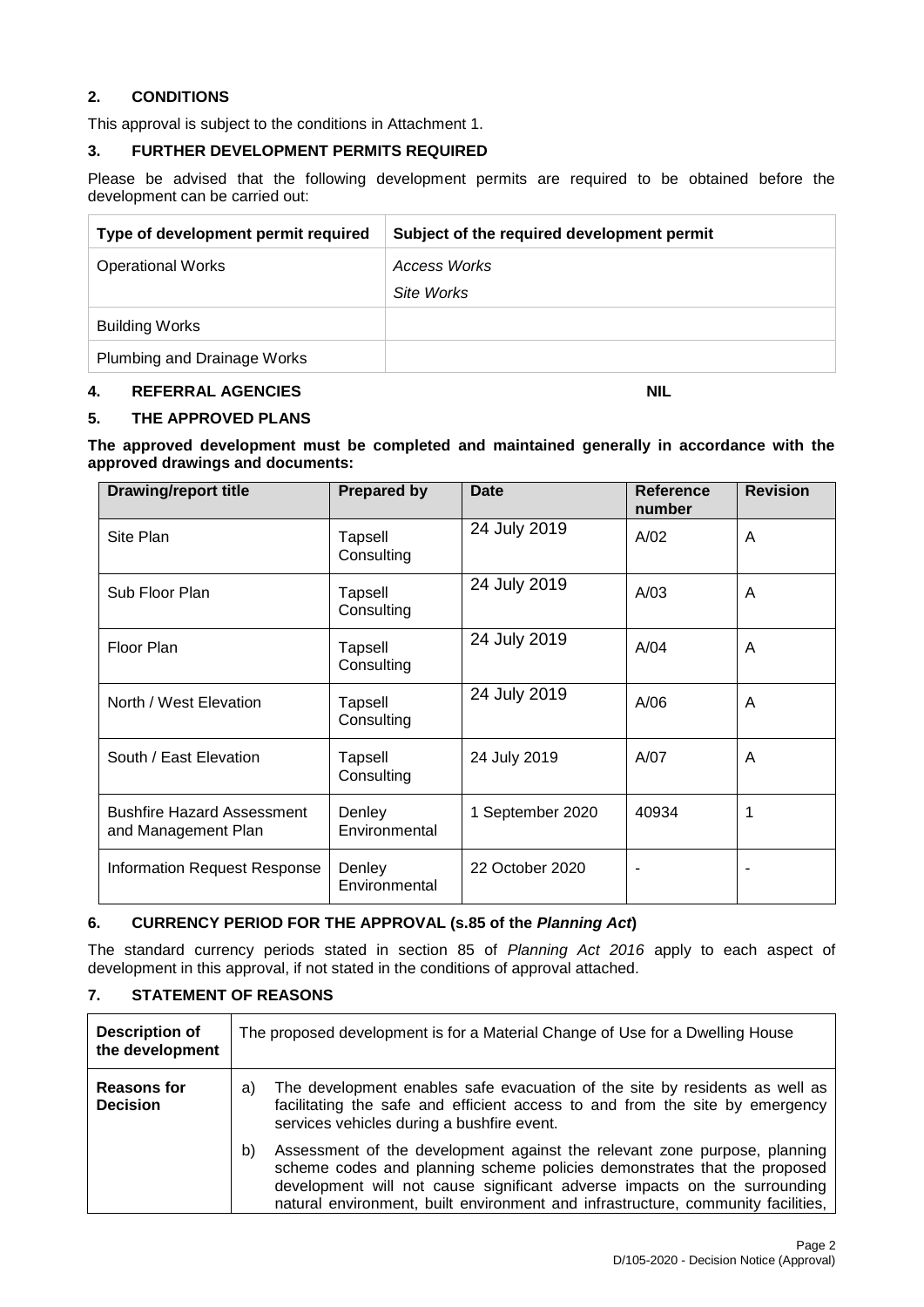|                                                    | or local character and amenity; and                                                                                                                                                                                                                  |                                                                                                                                                                                                                                                                                                                                                                                                                                                                                                                                                                                                                                                                                                                                                                                                                                                                                                                                                                                                                                                                                                                                    |  |  |
|----------------------------------------------------|------------------------------------------------------------------------------------------------------------------------------------------------------------------------------------------------------------------------------------------------------|------------------------------------------------------------------------------------------------------------------------------------------------------------------------------------------------------------------------------------------------------------------------------------------------------------------------------------------------------------------------------------------------------------------------------------------------------------------------------------------------------------------------------------------------------------------------------------------------------------------------------------------------------------------------------------------------------------------------------------------------------------------------------------------------------------------------------------------------------------------------------------------------------------------------------------------------------------------------------------------------------------------------------------------------------------------------------------------------------------------------------------|--|--|
|                                                    | On balance, the application should be approved because the circumstances<br>C)<br>favour Council exercising its discretion to approve the application even though<br>the development does not comply with an aspect of the assessment<br>benchmarks. |                                                                                                                                                                                                                                                                                                                                                                                                                                                                                                                                                                                                                                                                                                                                                                                                                                                                                                                                                                                                                                                                                                                                    |  |  |
| <b>Assessment</b><br><b>Benchmarks</b>             | benchmarks:                                                                                                                                                                                                                                          | The proposed development was assessed against the following assessment                                                                                                                                                                                                                                                                                                                                                                                                                                                                                                                                                                                                                                                                                                                                                                                                                                                                                                                                                                                                                                                             |  |  |
|                                                    |                                                                                                                                                                                                                                                      | Bushfire Hazard Overlay Code; and                                                                                                                                                                                                                                                                                                                                                                                                                                                                                                                                                                                                                                                                                                                                                                                                                                                                                                                                                                                                                                                                                                  |  |  |
|                                                    | $\bullet$                                                                                                                                                                                                                                            | Steep Land Overlay Code.                                                                                                                                                                                                                                                                                                                                                                                                                                                                                                                                                                                                                                                                                                                                                                                                                                                                                                                                                                                                                                                                                                           |  |  |
| <b>Compliance with</b><br>assessment<br>benchmarks |                                                                                                                                                                                                                                                      | The development was assessed against all of the assessment benchmarks listed<br>above and complies with all of these with the exceptions listed below                                                                                                                                                                                                                                                                                                                                                                                                                                                                                                                                                                                                                                                                                                                                                                                                                                                                                                                                                                              |  |  |
|                                                    | <b>Assessment</b><br><b>Benchmark</b>                                                                                                                                                                                                                | Reasons for the approval despite non-compliance with<br>benchmark                                                                                                                                                                                                                                                                                                                                                                                                                                                                                                                                                                                                                                                                                                                                                                                                                                                                                                                                                                                                                                                                  |  |  |
|                                                    | <b>Bushfire Hazard</b><br>Overlay Code<br>(PO1)                                                                                                                                                                                                      | The development's internal driveway will have a formed width of<br>four (4) metres and be constructed using an all-weather gravel<br>pavement. A minimum vertical clearance of 4.8 metres is to be<br>established and maintained for the internal driveway in order to<br>remain clear of vegetation. Adjacent to the formed internal<br>driveway will be a three (3) metre wide working area located on<br>either side of the driveway where any flammable vegetation<br>greater than 10 centimetres in height will be removed.<br>Additionally, a turning circle with a minimum radius of eight (8)<br>metres will be constructed within 50 metres of the Dwelling House<br>for use by emergency services vehicles during a bushfire event.<br>Within the Lundager Street verge from the site boundary until the<br>Whitely Street intersection, the owner will remove any vegetation<br>located within the road and maintain a minimum vertical clearance<br>of 4.8 metres above the road. The owner will also establish and<br>maintain a working area of three (3) metres either side of the<br>formed Lundager Street verge. |  |  |
|                                                    |                                                                                                                                                                                                                                                      | Therefore, the internal driveway and Lundager Street are<br>anticipated to enable safe evacuation of the site by residents and<br>facilitate safe and efficient access to and from the site by<br>emergency services vehicles during a bushfire event.                                                                                                                                                                                                                                                                                                                                                                                                                                                                                                                                                                                                                                                                                                                                                                                                                                                                             |  |  |
| <b>Matters</b><br>prescribed by<br>regulation      | $\bullet$<br>$\bullet$                                                                                                                                                                                                                               | The Rockhampton Region Planning Scheme 2015 (version 2.1); and<br>The common material, being the material submitted with the application.                                                                                                                                                                                                                                                                                                                                                                                                                                                                                                                                                                                                                                                                                                                                                                                                                                                                                                                                                                                          |  |  |

# **8. APPEAL RIGHTS**

The rights of an applicant to appeal to a tribunal or the Planning and Environment Court against a decision about a development application are set out in chapter 6, part 1 of the *Planning Act 2016*. There may also be a right to make an application for a declaration by a tribunal (see chapter 6, part 2 of the *Planning Act 2016).*

# *Appeal by an applicant*

An applicant for a development application may appeal to the Planning and Environment Court against the following:

- the refusal of all or part of the development application
- a provision of the development approval
- the decision to give a preliminary approval when a development permit was applied for
- a deemed refusal of the development application.

An applicant may also have a right to appeal to the Development tribunal. For more information, see schedule 1 of the *Planning Act 2016*.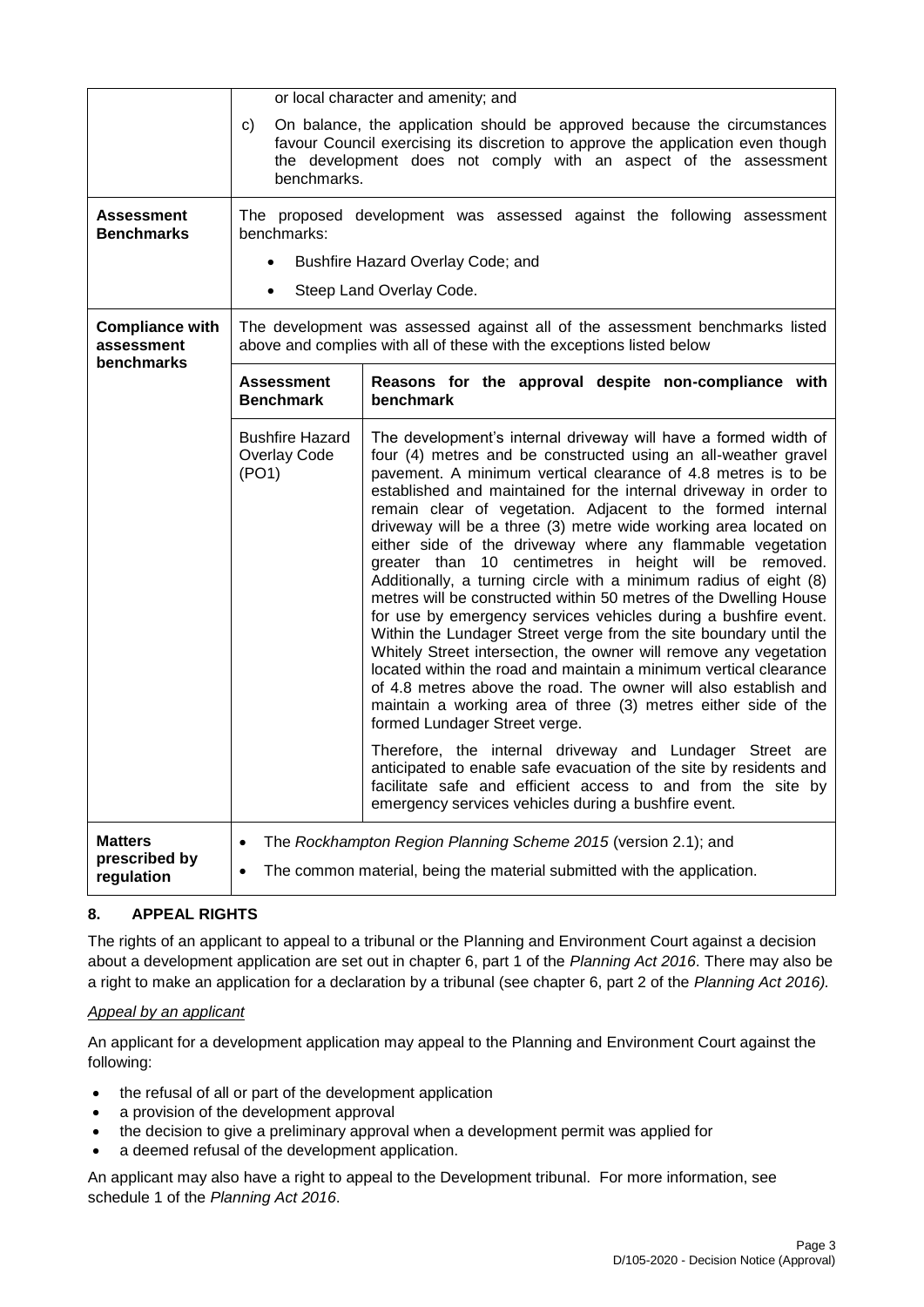The timeframes for starting an appeal in the Planning and Environment Court are set out in section 229 of the *Planning Act 2016*.

**Attachment 2** is an extract from the *Planning Act 2016* that sets out the applicant's appeal rights and the appeal rights of a submitter.

### **9. WHEN THE DEVELOPMENT APPROVAL TAKES EFFECT**

This development approval takes effect:

- From the time the decision notice is given – if there is no submitter and the applicant does not appeal the decision to the court.

Or

- When the submitter's appeal period ends – if there is a submitter and the applicant does not appeal the decision to the court.

Or

Subject to the decision of the court, when the appeal is finally decided  $-$  if an appeal is made to the court.

### **10. ASSESSMENT MANAGER**

| Name: | Tarnya Fitzgibbon<br><b>COORDINATOR</b> | Signature: | Date: 8 December 2020 |
|-------|-----------------------------------------|------------|-----------------------|
|       | DEVELOPMENT ASSESSMENT                  |            |                       |

#### **Attachment 1 – Conditions of the approval**

*Part 1* **–** *Conditions imposed by the assessment manager [Note: where a condition is imposed about infrastructure under Chapter 4 of the Planning Act 2016, the relevant provision of the Act under which this condition was imposed must be specified.]*

#### **Attachment 2—Extract on appeal rights**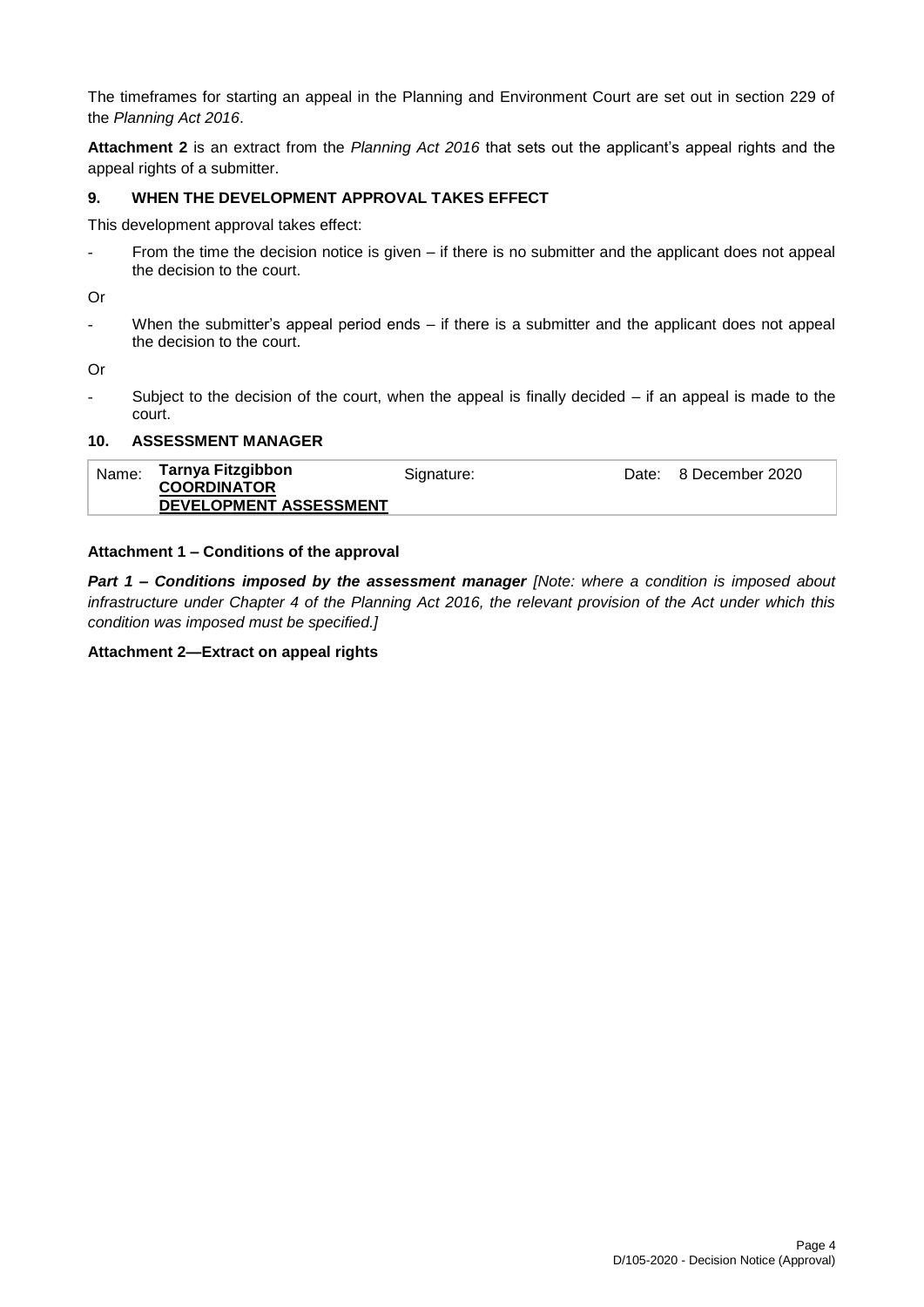

# **Attachment 1 – Part 1 Rockhampton Regional Council Conditions**

*Planning Act 2016*

- 1.0 ADMINISTRATION
- 1.1 The Developer and their employee, agent, contractor or invitee is responsible for ensuring compliance with the conditions of this development approval.
- 1.2 Where these Conditions refer to "Council" in relation to requiring Council to approve or to be satisfied as to any matter, or conferring on the Council a function, power or discretion, that role may be fulfilled in whole or in part by a delegate appointed for that purpose by the Council.
- 1.3 All conditions, works, or requirements of this development approval must be undertaken, completed, and be accompanied by a Compliance Certificate for any Operational Works required by this development approval:
	- 1.3.1 to Council's satisfaction;
	- 1.3.2 at no cost to Council; and
	- 1.3.3 prior to the commencement of the use,

unless otherwise stated.

- 1.4 Infrastructure requirements of this development approval must be contributed to the relevant authorities, where applicable, at no cost to Council, prior to the commencement of the use, unless otherwise stated.
- 1.5 The following further Development Permits must be obtained prior to the commencement of any works associated with their purposes:
	- 1.5.1 Operational Works:
		- (i) Access Works;
		- (ii) Site Works;
	- 1.5.2 Plumbing and Drainage Works; and
	- 1.5.3 Building Works.
- 1.6 All Development Permits for Operational Works and Plumbing and Drainage Works must be obtained prior to the issue of a Development Permit for Building Works.
- 1.7 All works must be designed, constructed and maintained in accordance with the relevant Council policies, guidelines and standards, unless otherwise stated.
- 1.8 All engineering drawings/specifications, design and construction works must be in accordance with the requirements of the relevant *Australian Standards* and must be approved, supervised and certified by a Registered Professional Engineer of Queensland.
- 2.0 APPROVED PLANS AND DOCUMENTS
- 2.1 The approved development must be completed and maintained generally in accordance with the approved plans and documents, except where amended by any condition of this development approval:

| <b>Drawing/report title</b> | <b>Prepared by</b>    | Date         | <b>Reference</b><br>number | <b>Revision</b> |
|-----------------------------|-----------------------|--------------|----------------------------|-----------------|
| Site Plan                   | Tapsell<br>Consulting | 24 July 2019 | A/02                       | A               |
| Sub Floor Plan              | Tapsell               | 24 July 2019 | A/03                       | A               |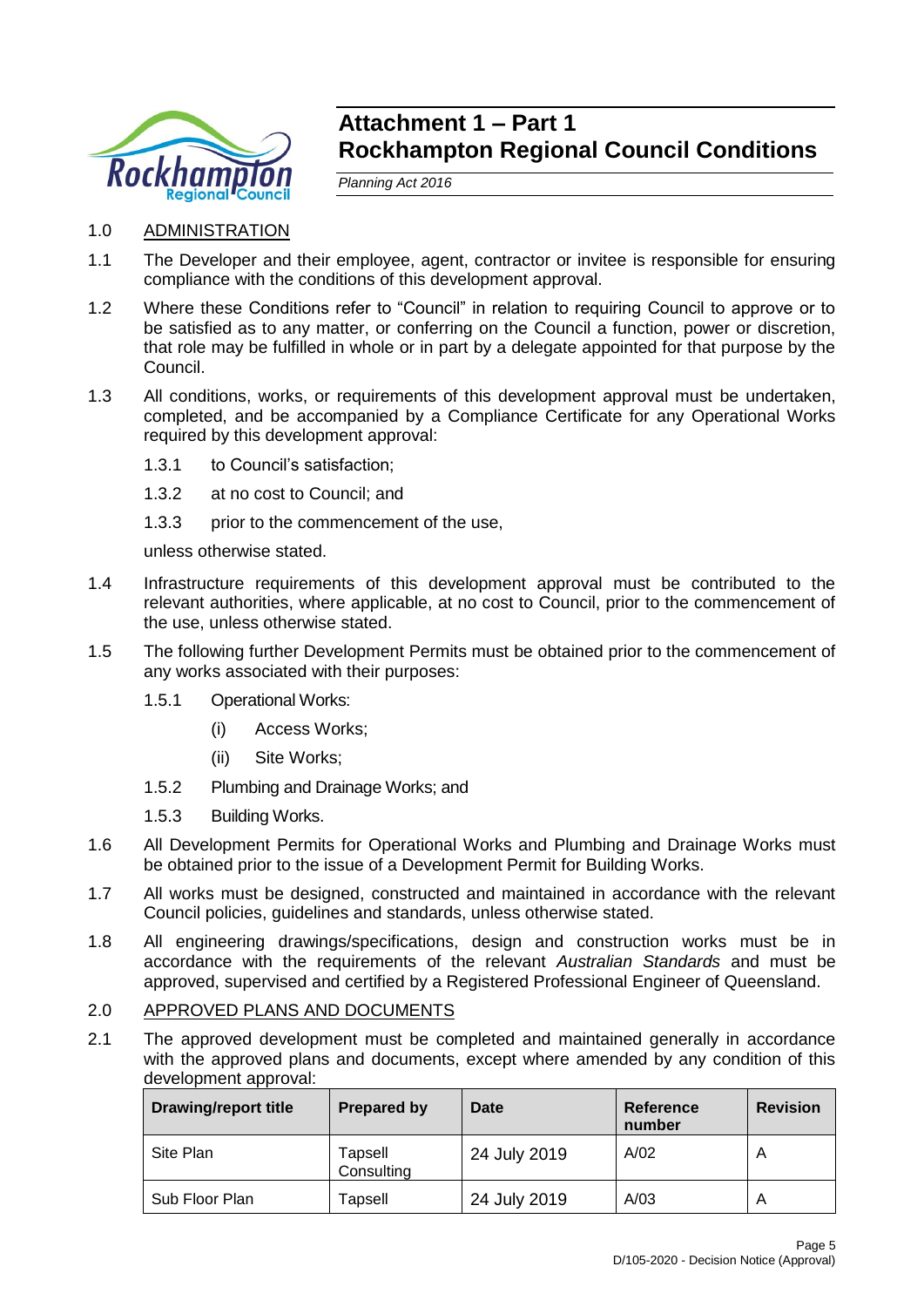|                                                             | Consulting              |                  |       |   |
|-------------------------------------------------------------|-------------------------|------------------|-------|---|
| Floor Plan                                                  | Tapsell<br>Consulting   | 24 July 2019     | A/04  | A |
| North / West Elevation                                      | Tapsell<br>Consulting   | 24 July 2019     | A/06  | A |
| South / East Elevation                                      | Tapsell<br>Consulting   | 24 July 2019     | A/07  | A |
| <b>Bushfire Hazard</b><br>Assessment and<br>Management Plan | Denley<br>Environmental | 1 September 2020 | 40934 |   |
| <b>Information Request</b><br>Response                      | Denley<br>Environmental | 22 October 2020  | -     |   |

- 2.2 Where there is any conflict between the conditions of this development approval and the details shown on the approved plans and documents, the conditions of this development approval must prevail.
- 2.3 Where conditions require the above plans or documents to be amended, the revised document(s) must be submitted for approval by Council prior to the submission of an application for a Development Permit for Operational Works.

# 3.0 ACCESS WORKS

- 3.1 A Development Permit for Operational Works (access works) must be obtained prior to the commencement of any access works on the development site.
- 3.2 All access works must be designed and constructed in accordance with the approved Bushfire Hazard Assessment and Management Plan (refer to condition 2.1), *Capricorn Municipal Development Guidelines* and the provisions of a Development Permit for Operational Works (access works).
- 3.3 All vehicles must ingress and egress the development in a forward gear.
- 3.4 The maximum longitudinal gradient on driveway and internal access must be sixteen (16) percent (1 in 6.25).
- 3.5 The longitudinal gradient on the driveway and internal access greater than twelve and half percent (12.5%) must be treated (e.g. an impermeable surface etc.) in accordance with approved Bushfire Hazard Assessment and Management Plan (refer to condition 2.1).
- 3.6 The internal driveway from the Lundager Street road frontage boundary until the location of the Dwelling House must be constructed as a four (4) metre wide all-weather gravel pavement.
- 3.7 The proposed internal access must be realigned such that it be wholly located within the development site.

### 4.0 PLUMBING AND DRAINAGE WORKS

- 4.1 All internal plumbing and drainage works must be designed and constructed in accordance with the approved plans (refer to condition 2.1), *Capricorn Municipal Development Guidelines*, *Water Supply (Safety and Reliability) Act 2008, Plumbing and Drainage Act 2018*, Council's Plumbing and Drainage Policies and the provisions of a Development Permit for Plumbing and Drainage Works.
- 4.2 On-site water supply for domestic and fire-fighting purposes must be provided in accordance with the approved Bushfire Hazard Assessment and Management Plan (refer to condition 2.1) and this must be certified by a hydraulic engineer or other suitably qualified person. The water storage must be easily accessible having regard to both pedestrian and vehicular access.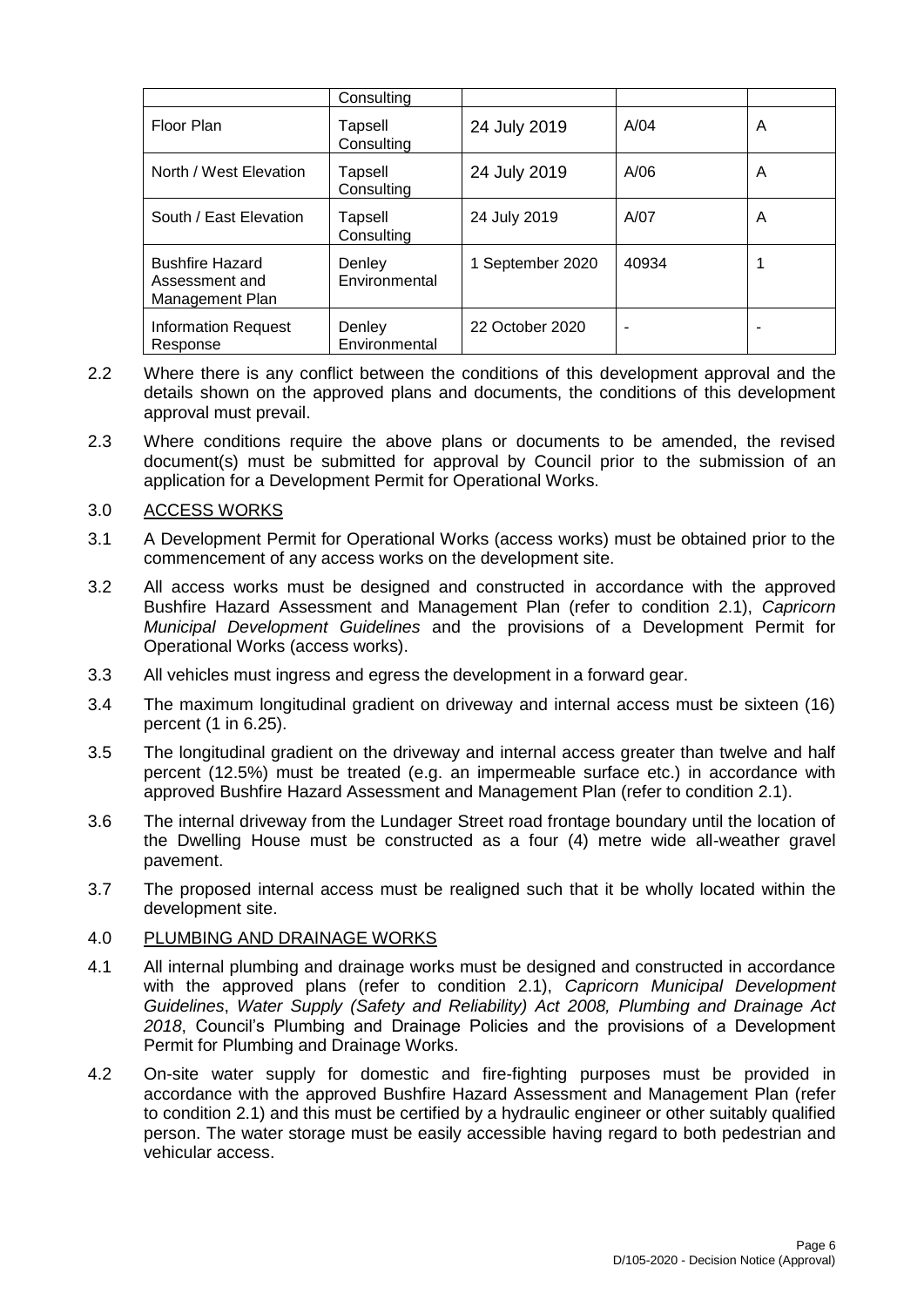4.3 On-site sewerage treatment and disposal must be provided in accordance with the *Queensland Plumbing and Wastewater Code* and Council's Plumbing and Drainage Policies.

# 5.0 ROOF AND ALLOTMENT DRAINAGE WORKS

- 5.1 All roof and allotment drainage works must be designed and constructed in accordance with the approved plans (refer to condition 2.1), *Queensland Urban Drainage Manual*, *Capricorn Municipal Development Guidelines* and sound engineering practice.
- 5.2 All roof and allotment runoff from the development must discharged such that it must not restrict, impair or change the natural flow of runoff water or cause a nuisance or worsening to surrounding land or infrastructure.

# 6.0 SITE WORKS

- 6.1 A Development Permit for Operational Works (site works) must be obtained prior to the commencement of any site works on the development site.
- 6.2 All earthworks must be undertaken in accordance with *Australian Standard AS3798 "Guidelines on earthworks for commercial and residential developments".*
- 6.3 Site works must be constructed such that they do not, at any time, in any way restrict, impair or change the natural flow of runoff water, or cause a nuisance or worsening to surrounding land or infrastructure.
- 6.4 Any vegetation cleared or removed must be:
	- (i) mulched on-site and utilised on-site for landscaping purposes to Council's satisfaction, or in accordance with the approved landscaping plan; or
	- (ii) removed for disposal at a location approved by Council,

within sixty (60) days of clearing. Any vegetation removed must not be burnt.

## 7.0 BUILDING WORKS

- 7.1 A Development Permit for Building Works must be obtained prior to the commencement of any building works on the site.
- 7.2 The Dwelling House must be constructed to a maximum Bushfire Attack Level (BAL) standard of 12.5.
- 7.3 Structures must not be located within the on-site sewerage treatment and disposal area or conflict with the separation distances, in accordance with the *Queensland Plumbing and Wastewater Code*.

### 8.0 ELECTRICITY

8.1 Electricity services must be provided to the development in accordance with the standards and requirements of the relevant service provider. Alternatively, an off-grid electrical supply system can be provided for the development. A Registered Professional Engineer of Queensland, Electrical Engineer, or other suitably qualified person must certify the off-grid electrical supply system. This certification documentation must be submitted for the Development Permit for Building Works. The maintenance, testing and repair of the off-grid system is the responsibility of the property owner.

Note: A property note to this effect will be included to notify future landowners.

### 9.0 TELECOMMUNICATIONS

9.1 Telecommunications services must be provided to the development in accordance with the standards and requirements of the relevant service provider.

# 10.0 ASSET MANAGEMENT

10.1 Any alteration necessary to electricity, telephone, water mains, sewerage mains, and/or public utility installations resulting from the development or in connection with the development, must be undertaken and completed at no cost to Council.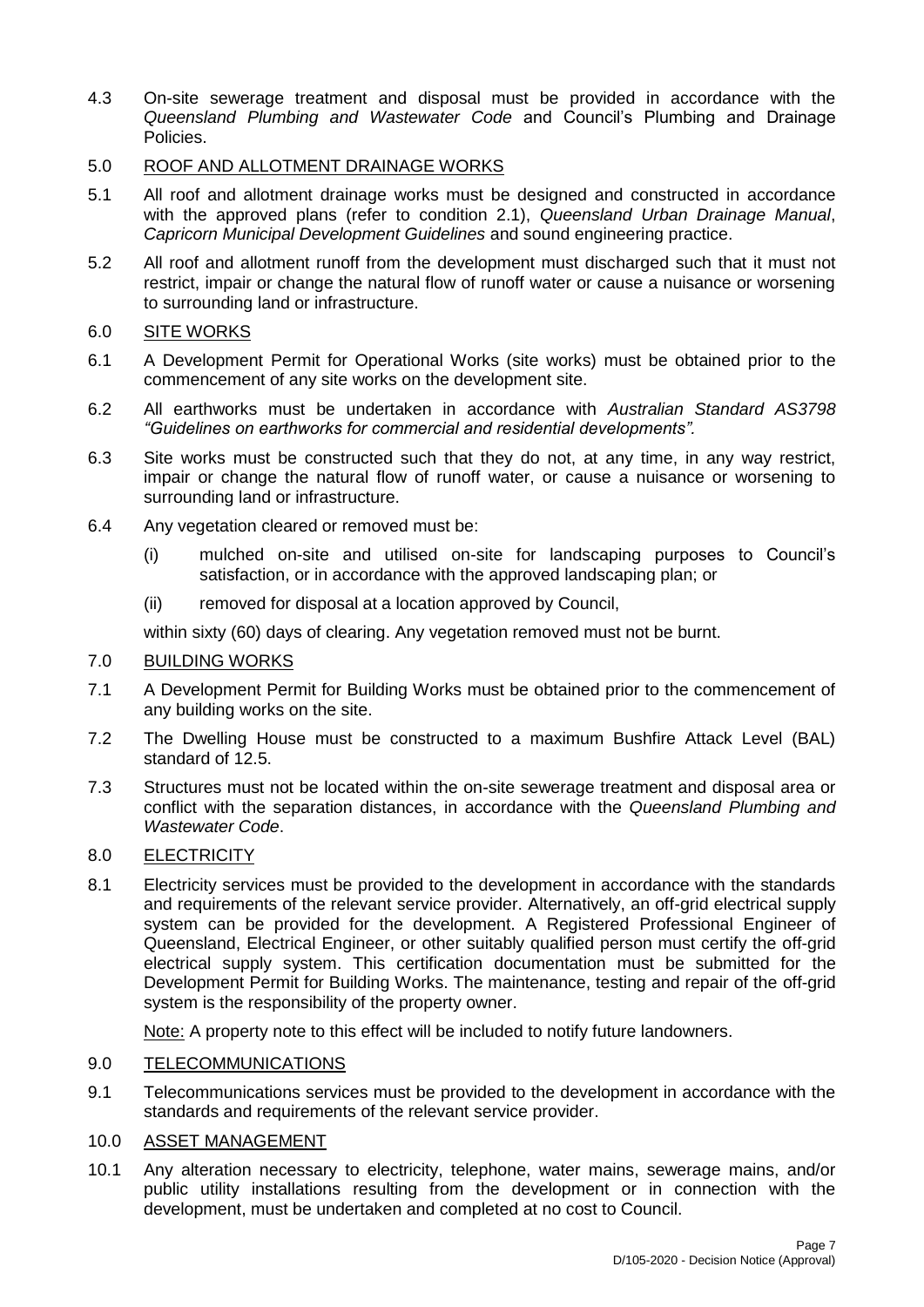10.2 Any damage to existing stormwater, water supply and sewerage infrastructure, kerb and channel, pathway or roadway (including removal of concrete slurry from public land and Council infrastructure), that occurs while any works are being carried out in association with this development approval must be repaired at full cost to the developer. This includes the reinstatement of any existing traffic signs or pavement markings that may have been removed or damaged.

# 11.0 ENVIRONMENTAL

- 11.1 The Erosion Control and Stormwater Control Management Plan prepared by a Registered Professional Engineer of Queensland in accordance with the *Capricorn Municipal Design Guidelines*, must be:
	- 11.1.1 implemented, monitored and maintained for the duration of the works, and until all exposed soil areas are permanently stabilised (for example, turfed, hydromulched, concreted, landscaped); and
	- 11.1.2 available on-site for inspection by Council Officers whilst all works are being carried out.

# 12.0 OPERATING PROCEDURES

- 12.1 An asset protection zone surrounding the Dwelling House must be established to achieve a BAL of 12.5, in accordance with the approved Bushfire Hazard Assessment and Management Plan (refer to condition 2.1). The asset protection zone must be maintained by the property owner, and be established with the following distances from the Dwelling House:
	- 12.1.1 East 25.4 metres;
	- 12.1.2 South 32.1 metres;
	- 12.1.3 North 25.0 metres; and
	- 12.1.4 West 21.8 metres.

No vegetation clearing is permitted to occur outside of the above distances, measured from the outermost projection of the Dwelling House.

- 12.2 Any landscaping treatments included within the asset protection zone (refer to condition 12.1) must only contain low threat vegetation and must be maintained in a minimal fuel condition, for example, short-cropped grass to a maximum height of 10 centimetres, in accordance with the approved Bushfire Hazard Assessment and Management Plan (refer to condition 2.1).
- 12.3 The internal driveway must be maintained generally in accordance with the approved Bushfire Hazard Assessment and Management Plan (refer to condition 2.1), and the following requirements:
	- 12.3.1 Any flammable vegetation located within the formed internal driveway must be removed;
	- 12.3.2 A minimum vertical clearance of 4.8 metres must be established and be the subject of ongoing maintenance by the property owner, for the entire width of the formed internal driveway;
	- 12.3.3 A working area of three (3) metres either side of the internal driveway must be cleared of all flammable vegetation greater than 10 centimetres in height. This working area must be established and be the subject of ongoing maintenance by the property owner; and
	- 12.3.4 A turning circle, which has a minimum radius of eight (8) metres, must be located within 50 metres of the Dwelling House. This must be constructed and maintained by the property owner.
- 12.4 It is the property owner's responsibility to remove any flammable vegetation located within the formed road verge within Lundager Street between the subject site's northern boundary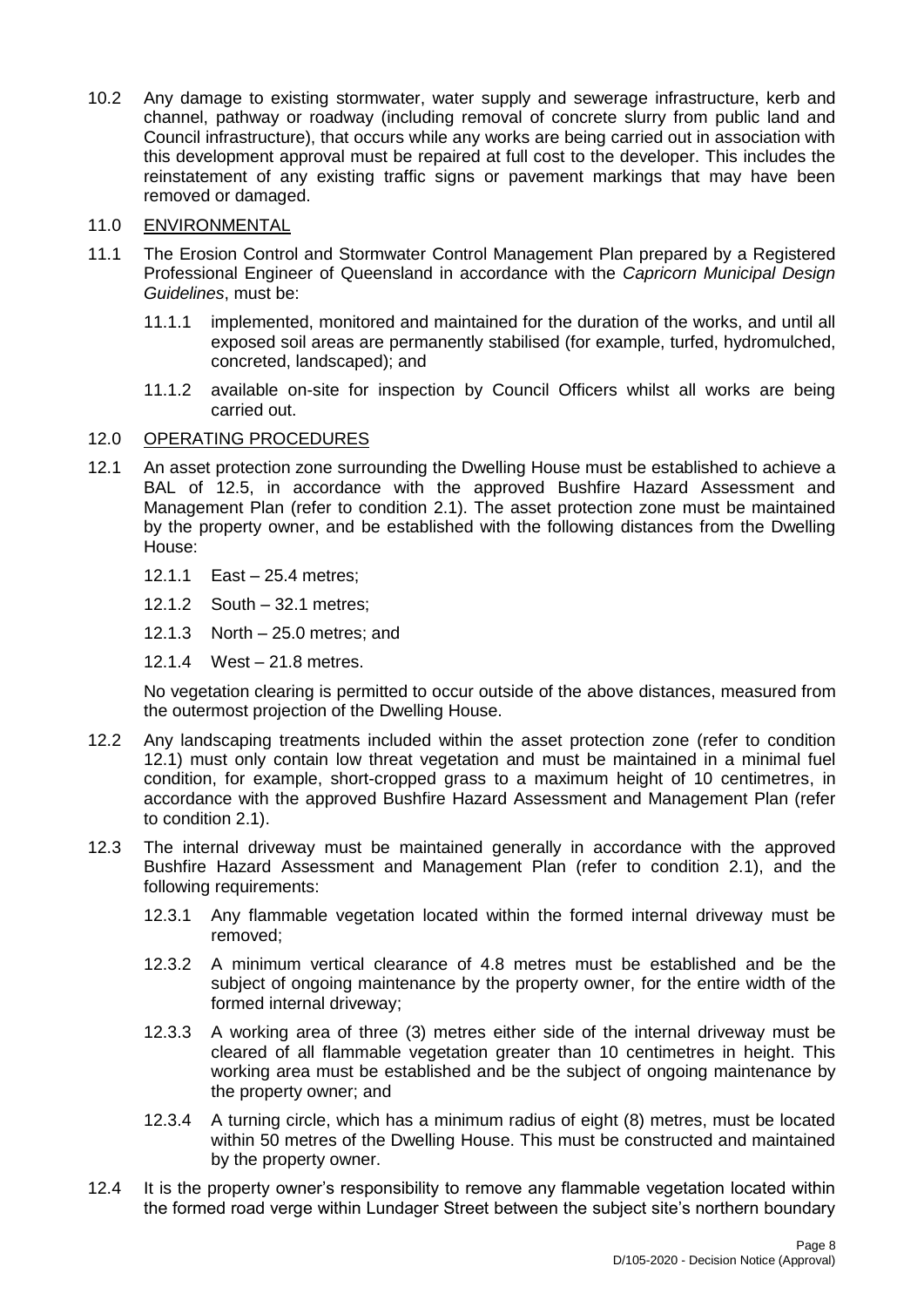until the Lundager and Whitely Street intersection. To this effect, the property owner is also required to:

- 12.4.1 Establish and maintain a minimum vertical clearance of 4.8 metres for the entire width of the formed Lundager Street verge. Associated vegetation including canopy trees and tall shrubs which overhang but do not have root systems within the formed road verge must be trimmed and are not permitted to be removed; and
- 12.4.2 Establish and maintain a working area of three (3) metres either side of the formed Lundager Street verge. These clearing works must be undertaken by using hand clearing, chemical clearing and/or cool burns. All weedy shrubs, herbs and grasses are to be removed, however all canopy trees, dry rainforest plants and cycads must be retained.

No vegetation clearing, removal or trimming is permitted to occur outside of the formed Lundager Street verge or associated working area.

Note: A Bushfire Hazard Overlay affects the abovementioned section of Lundager Street. The vegetation management requirements stipulated above are the responsibility of the property owner. A property note to this effect will be included to notify future landowners.

- 12.5 Any vegetation cleared, removed or trimmed in association with the internal driveway or Lundager Street must be mulched and utilised within the development site or else disposed at a location approved by Council. Any vegetation material removed must not be burnt.
- 12.6 All construction materials, waste, waste skips, machinery and contractors' vehicles must be located and stored or parked within the development site. Storage of materials or parking of construction machinery or contractors' vehicles must not occur within Lundager Street or Whitely Street.

# ADVISORY NOTES

# NOTE 1. Aboriginal Cultural Heritage

It is advised that under section 23 of the *Aboriginal Cultural Heritage Act 2003*, a person who carries out an activity must take all reasonable and practicable measures to ensure the activity does not harm Aboriginal cultural heritage (the "cultural heritage duty of care"). Maximum penalties for breaching the duty of care are listed in the Aboriginal cultural heritage legislation. The information on Aboriginal cultural heritage is available on the Department of Aboriginal and Torres Strait Islander and Partnerships website: [www.datsip.qld.gov.au](http://www.datsip.qld.gov.au/)

# NOTE 2. Asbestos Removal

Any demolition and/or removal works involving asbestos materials must be undertaken in accordance with the requirements of the *Work Health and Safety Act 2011* and *Public Health Act 2005*.

## NOTE 3. General Environmental Duty

General environmental duty under the *Environmental Protection Act 1994* prohibits unlawful environmental nuisance caused by noise, aerosols, particles, dust, ash, fumes, light, odour or smoke beyond the boundaries of the development site during all stages of the development including earthworks, construction and operation.

# NOTE 4. General Safety Of Public During Construction

The *Work Health and Safety Act 2011* and *Manual of Uniform Traffic Control Devices* must be complied with in carrying out any construction works, and to ensure safe traffic control and safe public access in respect of works being constructed on a road.

# NOTE 5. Property Note (Off-Grid Electrical Supply System)

The development is approved to utilise an off-grid electrical supply system. It is the property owner's responsibility to establish, maintain, test and repair the system.

### NOTE 6. Property Note (Bushfire Hazard Overlay - Lundager Street)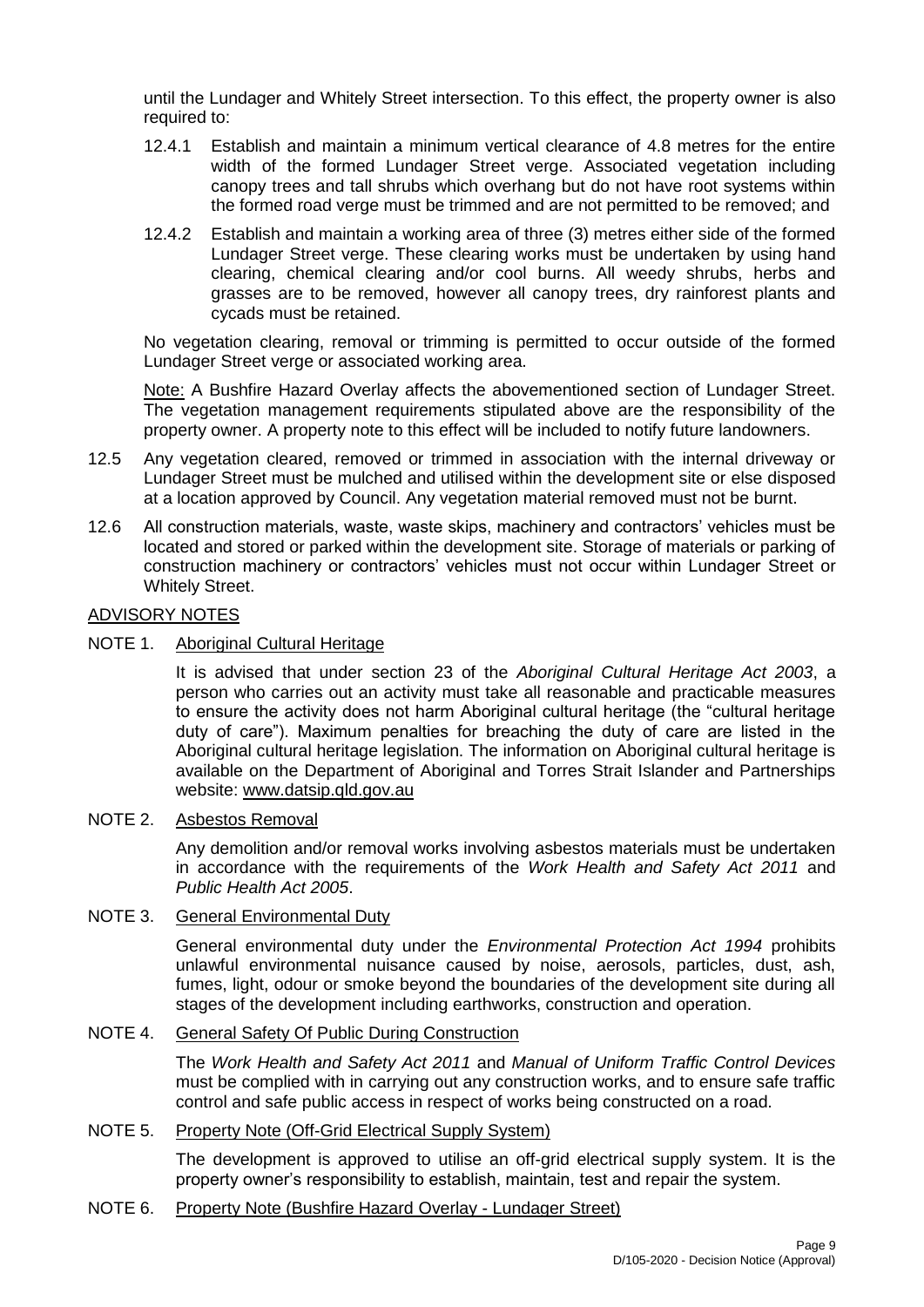It is the property owner's responsibility to maintain vegetation within Lundager Street, from the site's northern property boundary, until the Lundager and Whitely Street intersection. The associated requirements are stipulated in condition 12.5 (inclusive).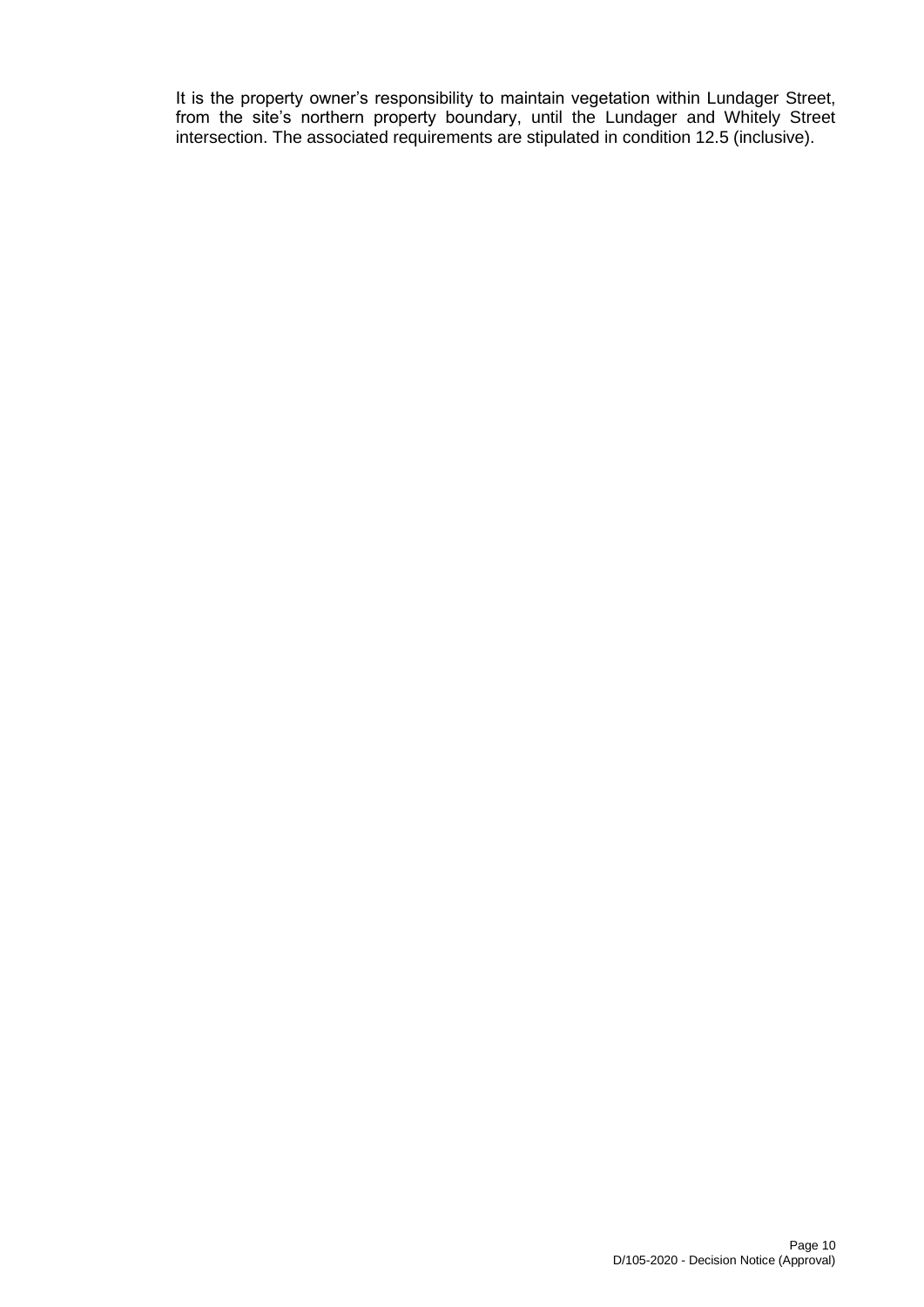

# **Attachment 2 - Appeal Rights**

*PLANNING ACT 2016*

The following is an extract from the *Planning Act 2016 (Chapter 6)*

#### *Appeal rights*

### *229 Appeals to tribunal or P&E Court*

- (1) Schedule 1 states—
	- (a) matters that may be appealed to— (i)either a tribunal or the P&E Court; or (ii)only a tribunal; or
	- (iii)only the P&E Court; and (b) the person—
		- (i)who may appeal a matter (the **appellant**); and (ii)who is a respondent in an appeal of the matter; and (iii)who is a co-respondent in an appeal of the matter; and
		- (iv)who may elect to be a co-respondent in an appeal of the matter.
- (2) An appellant may start an appeal within the appeal period.
- (3) The **appeal period** is—
	- (a) for an appeal by a building advisory agency—10 business days after a decision notice for the decision is given to the agency or
	- (b) for an appeal against a deemed refusal—at any time after the deemed refusal happens; or
	- (c) for an appeal against a decision of the Minister, under chapter 7, part 4, to register premises or to renew the registration of premises—20 business days after a notice is published under section 269(3)(a) or (4); or
	- (d) for an appeal against an infrastructure charges notice— 20 business days after the infrastructure charges notice is given to the person; or
	- (e) for an appeal about a deemed approval of a development application for which a decision notice has not been given—30 business days after the applicant gives the deemed approval notice to the assessment manager; or
	- (f) for any other appeal—20 business days after a notice of the decision for the matter, including an enforcement notice, is given to the person.

#### Note—

See the P&E Court Act for the court's power to extend the appeal period.

- (4) Each respondent and co-respondent for an appeal may be heard in the appeal.
- (5) If an appeal is only about a referral agency's response, the assessment manager may apply to the tribunal or P&E Court to withdraw from the appeal.
- (6) To remove any doubt, it is declared that an appeal against an infrastructure charges notice must not be about—
	- (a) the adopted charge itself; or
	- (b) for a decision about an offset or refund—
		- (i) the establishment cost of trunk infrastructure identified in a LGIP; or
		- (ii) the cost of infrastructure decided using the method
	- included in the local government's charges resolution.
- **230 Notice of appeal**
- (1) An appellant starts an appeal by lodging, with the registrar of the tribunal or P&E Court, a notice of appeal that—
	- (a) is in the approved form; and
	- (b) succinctly states the grounds of the appeal.
- (2) The notice of appeal must be accompanied by the required fee.
- (3) The appellant or, for an appeal to a tribunal, the registrar must, within the service period, give a copy of the notice of appeal to—
- (a) the respondent for the appeal; and
- (b) each co-respondent for the appeal; and
- (c) for an appeal about a development application under schedule 1, table 1, item 1—each principal submitter for the development application; and
- (d) for an appeal about a change application under schedule 1, table 1, item 2—each principal submitter for the change application; and
- (e) each person who may elect to become a co-respondent for the appeal, other than an eligible submitter who is not a principal submitter in an appeal under paragraph (c) or (d); and
- (f) for an appeal to the P&E Court—the chief executive; and
- (g) for an appeal to a tribunal under another Act—any other person who the registrar considers appropriate.
- (4) The **service period** is—
	- (a) if a submitter or advice agency started the appeal in the P&E Court—2 business days after the appeal is started; or
	- (b) otherwise—10 business days after the appeal is started.
- (5) A notice of appeal given to a person who may elect to be a co-respondent must state the effect of subsection
- (6) A person elects to be a co-respondent by filing a notice of election, in the approved form, within 10 business days after the notice of appeal is given to the person*.*
- **231 Other appeals**
- (1) Subject to this chapter, schedule 1 and the P&E Court Act, unless the Supreme Court decides a decision or other matter under this Act is affected by jurisdictional error, the decision or matter is non-appealable.
- (2) The Judicial Review Act 1991, part 5 applies to the decision or matter to the extent it is affected by jurisdictional error.
- (3) A person who, but for subsection (1) could have made an application under the Judicial Review Act 1991 in relation to the decision or matter, may apply under part 4 of that Act for a statement of reasons in relation to the decision or matter.
- (4) In this section— **decision** includes—
	- (a) conduct engaged in for the purpose of making a decision; and
	- (b) other conduct that relates to the making of a decision; and
	- (c) the making of a decision or the failure to make a decision; and
	- (d) a purported decision; and
	- (e) a deemed refusal.

**non-appealable**, for a decision or matter, means the decision or matter—

- (a) is final and conclusive; and
- (b) may not be challenged, appealed against, reviewed, quashed, set aside or called into question in any other way under the Judicial Review Act 1991 or otherwise, whether by the Supreme Court, another court, a tribunal or another entity; and
- (c) is not subject to any declaratory, injunctive or other order of the Supreme Court, another court, a tribunal or another entity on any ground.

#### **232 Rules of the P&E Court**

- (1) A person who is appealing to the P&E Court must comply with the rules of the court that apply to the appeal.
- (2) However, the P&E Court may hear and decide an appeal even if the person has not complied with rules of the P&E Court.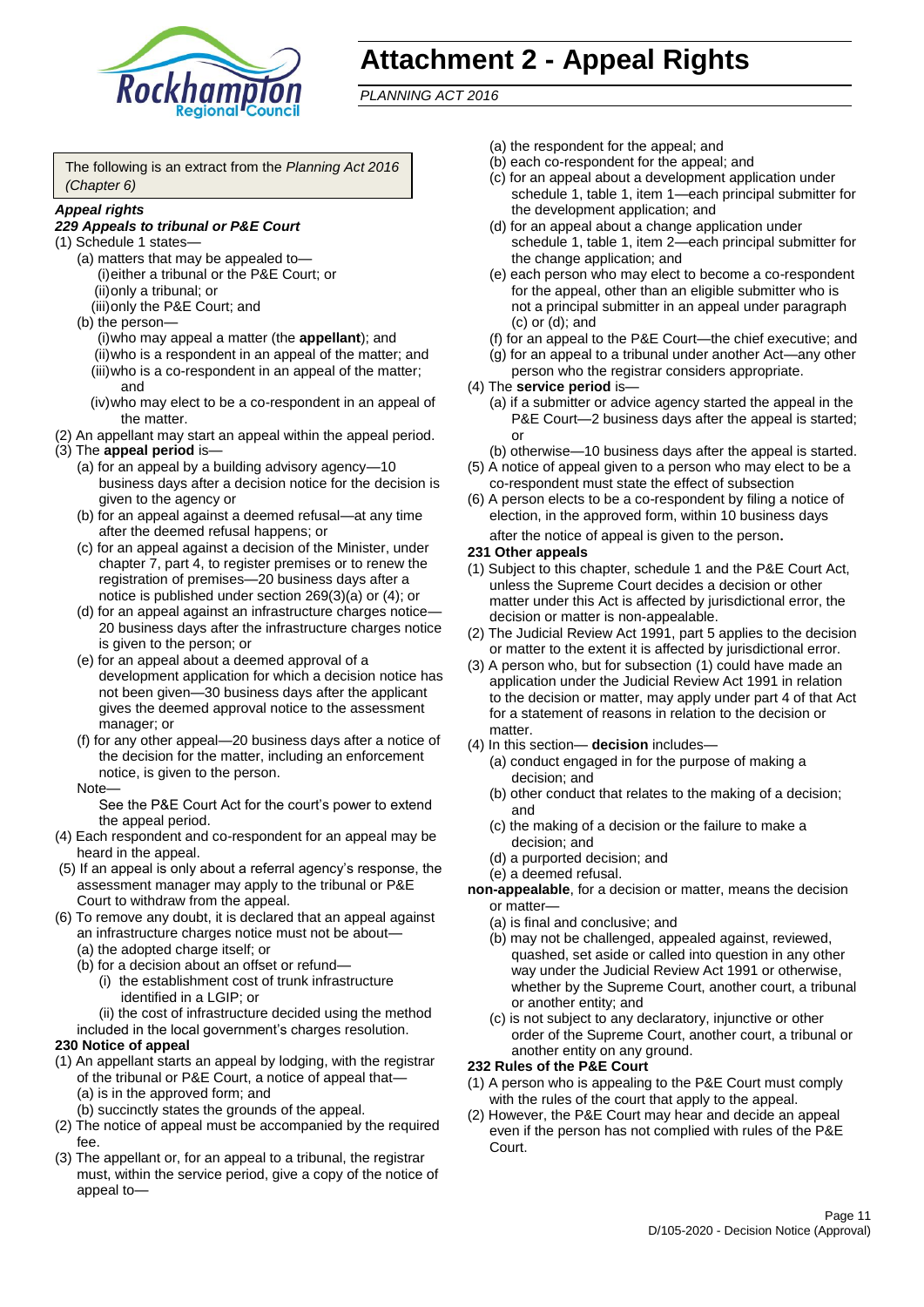

# **Appeal Rights**

*PLANNING ACT 2016*

# **Schedule 1**

#### **Appeals section 229 1 Appeal rights and parties to appeals**

- (1) Table 1 states the matters that may be appealed to—(a) the P&E court; or (b) a tribunal.
- (2) However, table 1 applies to a tribunal only if the matter involves—
	- (a) the refusal, or deemed refusal of a development application, for—
	- (i) a material change of use for a classified building; or
	- (ii) operational work associated with building work, a retaining wall, or a tennis court; or
	- (b) a provision of a development approval for—
	- (i) a material change of use for a classified building; or
- (ii) operational work associated with building work, a retaining wall, or a tennis court; or
	- (c) if a development permit was applied for—the decision to give a preliminary approval for—
		- (i) a material change of use for a classified building; or
	- (ii) operational work associated with building work, a retaining wall, or a tennis court; or
	- (d) a development condition if—
		- (i) the development approval is only for a material change of use that involves the use of a building classified under the Building Code as a class 2 building; and
		- (ii) the building is, or is proposed to be, not more than 3 storeys; and
		- (iii) the proposed development is for not more than 60 sole-occupancy units; or
	- (e) a decision for, or a deemed refusal of, an extension application for a development approval that is only for a material change of use of a classified building; or
	- (f) a decision for, or a deemed refusal of, a change application for a development approval that is only for a material change of use of a classified building; or
	- (g) a matter under this Act, to the extent the matter relates to—
		- (i) the Building Act, other than a matter under that Act that may or must be decided by the Queensland Building and Construction Commission; or
		- (ii) the Plumbing and Drainage Act, part 4 or 5; or
	- (h) a decision to give an enforcement notice in relation to a matter under paragraphs (a) to (g); or
	- (i) a decision to give an infrastructure charges notice; or
	- (j) the refusal, or deemed refusal, of a conversion application; or
	- (k) a matter that, under another Act, may be appealed to the tribunal; or
	- (l) a matter prescribed by regulation.
- (3) Also, table 1 does not apply to a tribunal if the matter

involves—

- (a) for a matter in subsection  $(2)(a)$  to  $(d)$ 
	- (i) a development approval for which the development application required impact assessment; and
	- (ii) a development approval in relation to which the assessment manager received a properly made submission for the development application; or
- (b) a provision of a development approval about the identification or inclusion, under a variation approval, of a matter for the development.
- (4) Table 2 states the matters that may be appealed only to the P&E Court.
- (5) Table 3 states the matters that may be appealed only to the tribunal.
- (6) In each table—
	- (a) column 1 states the appellant in the appeal; and
	- (b) column 2 states the respondent in the appeal; and
	- (c) column 3 states the co-respondent (if any) in the appeal; and
	- (d) column 4 states the co-respondents by election (if any) in the appeal.
- (7) If the chief executive receives a notice of appeal under section 230(3)(f), the chief executive may elect to be a corespondent in the appeal.

| Table 1<br>Appeals to the P&E Court and, for certain matters, to a tribunal                                                                                                                                                                                                                                                                    |                           |                                         |                                                       |  |
|------------------------------------------------------------------------------------------------------------------------------------------------------------------------------------------------------------------------------------------------------------------------------------------------------------------------------------------------|---------------------------|-----------------------------------------|-------------------------------------------------------|--|
| 1. Development applications<br>An appeal may be made against-<br>(a) the refusal of all or part of the development application; or<br>(b) the deemed refusal of the development application; or<br>(c) a provision of the development approval; or<br>(d) if a development permit was applied for-the decision to give a preliminary approval. |                           |                                         |                                                       |  |
| Column 3<br>Column 1<br>Column 2<br>Column 4                                                                                                                                                                                                                                                                                                   |                           |                                         |                                                       |  |
| Appellant                                                                                                                                                                                                                                                                                                                                      | Respondent                | Co-respondent                           | Co-respondent by election                             |  |
|                                                                                                                                                                                                                                                                                                                                                |                           | (if any)                                | $($ if any $)$                                        |  |
| The applicant                                                                                                                                                                                                                                                                                                                                  | The assessment<br>manager | If the appeal is about<br>a concurrence | 1 A concurrence agency that is<br>not a co-respondent |  |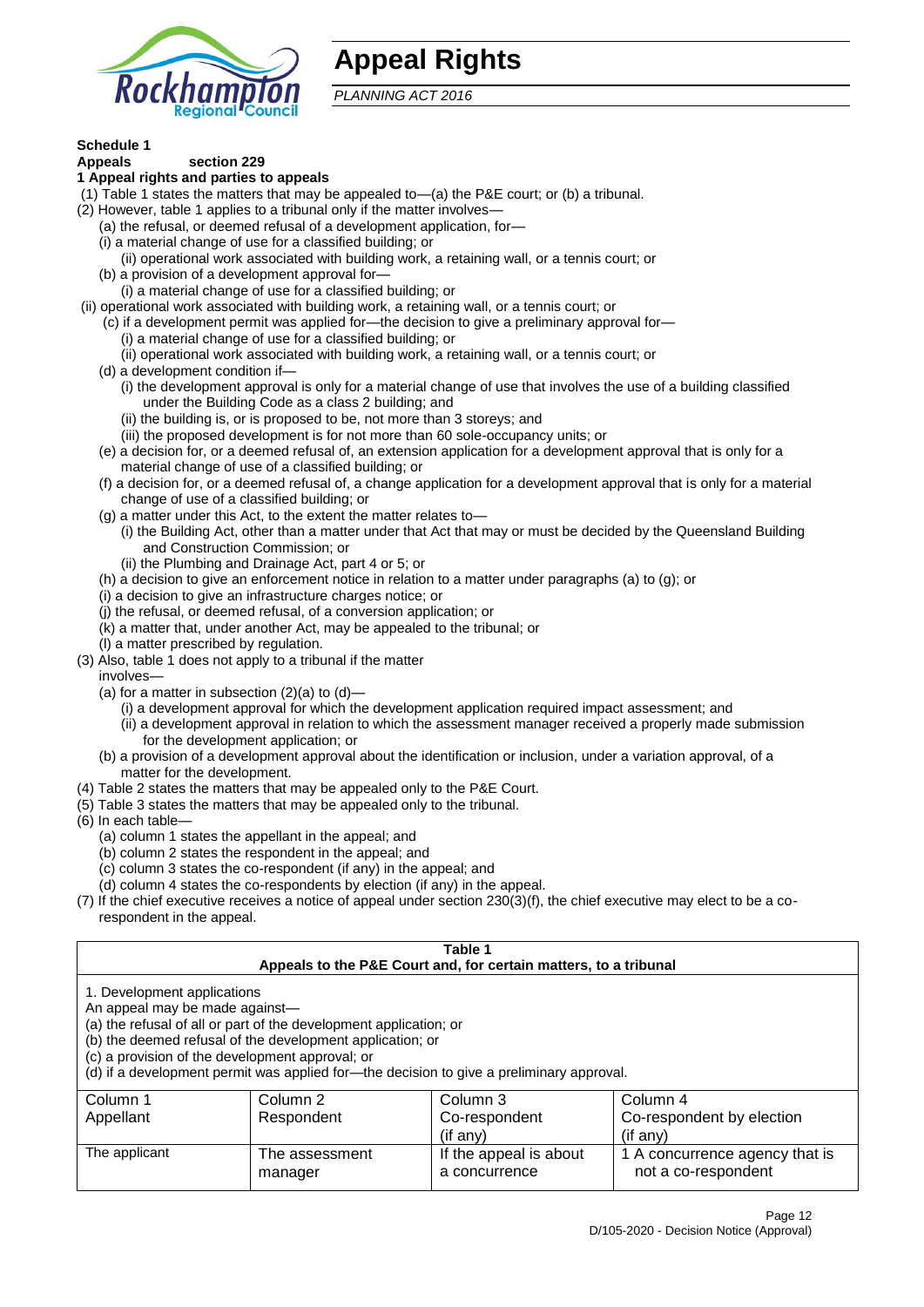|                                                                                                                                                                                                                      | Table 1<br>Appeals to the P&E Court and, for certain matters, to a tribunal                                                   |                                                                 |                                                                                                                                                                                                                                                                                                                                                 |  |
|----------------------------------------------------------------------------------------------------------------------------------------------------------------------------------------------------------------------|-------------------------------------------------------------------------------------------------------------------------------|-----------------------------------------------------------------|-------------------------------------------------------------------------------------------------------------------------------------------------------------------------------------------------------------------------------------------------------------------------------------------------------------------------------------------------|--|
|                                                                                                                                                                                                                      |                                                                                                                               | agency's referral<br>response-the<br>concurrence agency         | 2 If a chosen Assessment<br>manager is the respondent-<br>the prescribed assessment<br>manager<br>3 Any eligible advice agency for<br>the application<br>4 Any eligible submitter for the<br>application                                                                                                                                        |  |
| 2. Change applications<br>An appeal may be made against-<br>(b) a deemed refusal of a change application.                                                                                                            |                                                                                                                               |                                                                 | (a) a responsible entity's decision for a change application, other than a decision made by the P&E court; or                                                                                                                                                                                                                                   |  |
| Column 1<br>Appellant                                                                                                                                                                                                | Column <sub>2</sub><br>Respondent                                                                                             | Column 3<br>Co-respondent<br>(if any)                           | Column 4<br>Co-respondent by election<br>(if any)                                                                                                                                                                                                                                                                                               |  |
| 1 The applicant<br>2 If the responsible<br>entity is the<br>assessment<br>manager-an<br>affected entity that<br>gave a pre-request<br>notice or response<br>notice                                                   | The responsible<br>entity                                                                                                     | If an affected entity<br>starts the appeal-the<br>applicant     | 1 A concurrence agency for the<br>development application<br>2 If a chosen assessment<br>manager is the respondent-<br>the prescribed assessment<br>manager<br>3 A private certifier for the<br>development application<br>4 Any eligible advice agency for<br>the change application<br>5 Any eligible submitter for the<br>change application |  |
| 3. Extension applications<br>An appeal may be made against-                                                                                                                                                          | (a) the assessment manager's decision about an extension application; or<br>(b) a deemed refusal of an extension application. |                                                                 |                                                                                                                                                                                                                                                                                                                                                 |  |
| Column 1<br>Appellant                                                                                                                                                                                                | Column <sub>2</sub><br>Respondent                                                                                             | Column 3<br>Co-respondent<br>(if any)                           | Column 4<br>Co-respondent by election<br>(if any)                                                                                                                                                                                                                                                                                               |  |
| 1 The applicant<br>1<br>$\overline{2}$<br>For a matter other<br>than a deemed<br>refusal of an<br>extension<br>application $-$ a<br>concurrence<br>agency, other than<br>the chief executive,<br>for the application | The assessment<br>manager                                                                                                     | If a concurrence<br>agency starts the<br>appeal - the applicant | If a chosen assessment<br>manager is the respondent – the<br>prescribed assessment manager                                                                                                                                                                                                                                                      |  |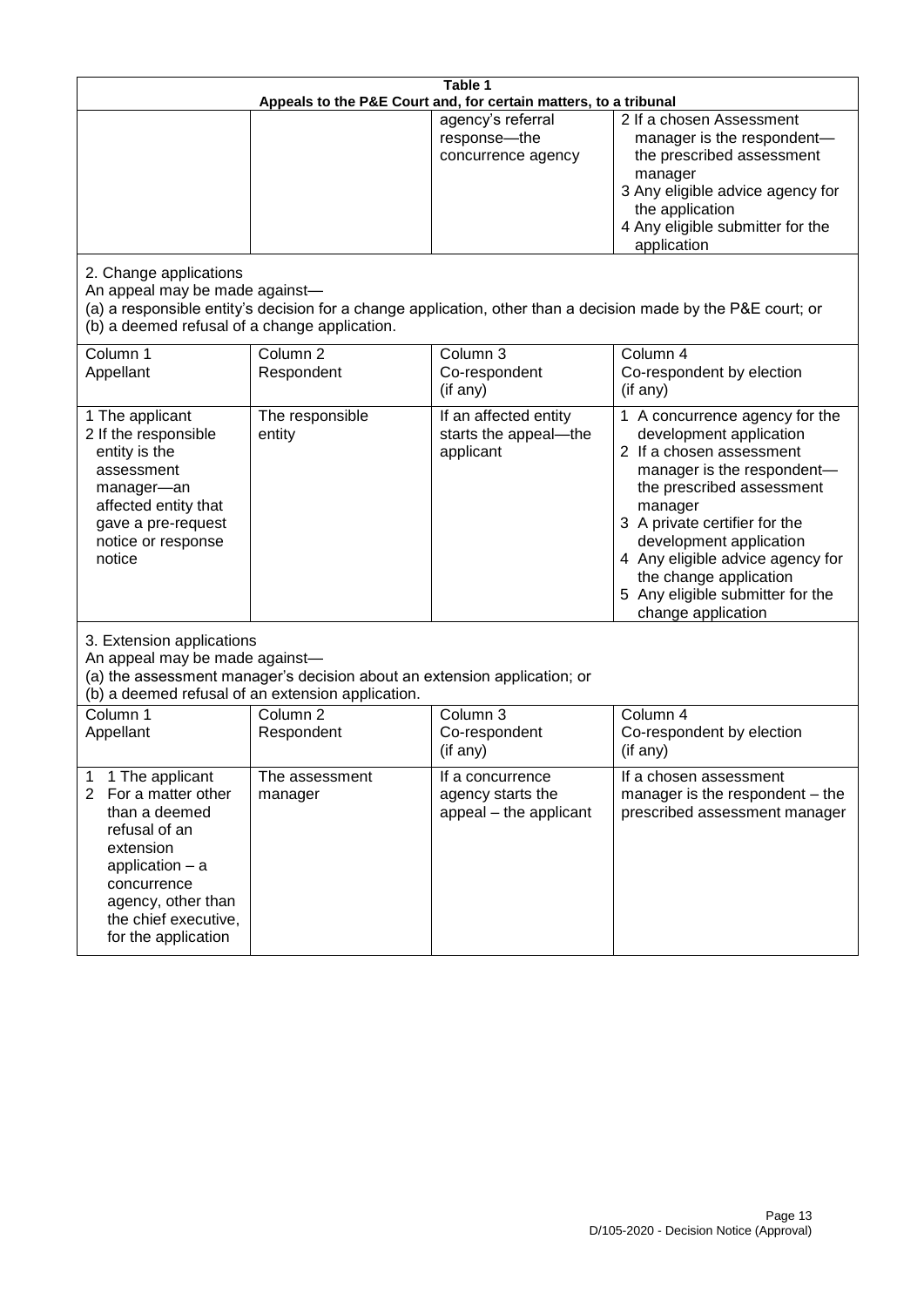#### **Table 1 Appeals to the P&E Court and, for certain matters, to a tribunal**

4. Infrastructure charges notices

- An appeal may be made against an infrastructure charges notice on 1 or more of the following grounds
- a) The notice involved an error relating to
	- (i) The application of the relevant adopted charge; or
- Examples of errors in applying an adopted charge
	- The incorrect application of gross floor area for a non-residential development
	- Applying an incorrect 'use category', under a regulation, to the development
	- (i) The working out of extra demands, for section 120; or
	- (ii) An offset or refund; or
- b) The was no decision about an offset or refund; or
- c) If the infrastructure charges notice states a refund will be given the timing for giving the refund; or
- d) The amount of the charge is so unreasonable that no reasonable relevant local government could have

# imposed the amount.

| Column 1<br>Appellant                                    | Column 2<br>Respondent                                                    | Column 3<br>Co-respondent<br>$($ if any $)$ | Column 4<br>Co-respondent by election<br>(if any) |
|----------------------------------------------------------|---------------------------------------------------------------------------|---------------------------------------------|---------------------------------------------------|
| The person given the<br>Infrastructure charges<br>notice | The local government<br>that gave the<br>infrastructure charges<br>notice | -                                           |                                                   |

5. Conversion applications

An appeal may be made against—

(a) the refusal of a conversion application; or

(b) a deemed refusal of a conversion application.

| Column 1      | Column 2                | Column 3       | Column 4                  |
|---------------|-------------------------|----------------|---------------------------|
| Appellant     | Respondent              | Co-respondent  | Co-respondent by election |
|               |                         | $($ if any $)$ | $($ if any $)$            |
| The applicant | The local government    |                |                           |
|               | to which the conversion |                |                           |
|               | application was made    |                |                           |

6. Enforcement notices

An appeal may be made against the decision to give an enforcement notice.

| Column 1                                   | Column 2                     | Column 3      | Column 4                                                                                                                                                                   |
|--------------------------------------------|------------------------------|---------------|----------------------------------------------------------------------------------------------------------------------------------------------------------------------------|
| Appellant                                  | Respondent                   | Co-respondent | Co-respondent by election                                                                                                                                                  |
|                                            |                              | (if any)      | (if any)                                                                                                                                                                   |
| The person given the<br>enforcement notice | The enforcement<br>authority |               | If the enforcement authority is<br>not the local government for<br>the premises in relation to which<br>the offence is alleged to have<br>happened-the local<br>government |
|                                            |                              |               |                                                                                                                                                                            |

#### **Table 2 Appeals to the P&E Court only**

1. Appeals from tribunal

An appeal may be made against a decision of a tribunal, other than a decision under

section 252, on the ground of—

(a) an error or mistake in law on the part of the tribunal; or

(b) jurisdictional error.

| Column 1<br>Appellant                             | Column 2<br>Respondent                                    | Column 3<br>Co-respondent<br>$($ if any $)$ | Column 4<br>Co-respondent by election<br>(if any) |
|---------------------------------------------------|-----------------------------------------------------------|---------------------------------------------|---------------------------------------------------|
| A party to the<br>proceedings for the<br>decision | The other party to the<br>proceedings for the<br>decision | ۰                                           |                                                   |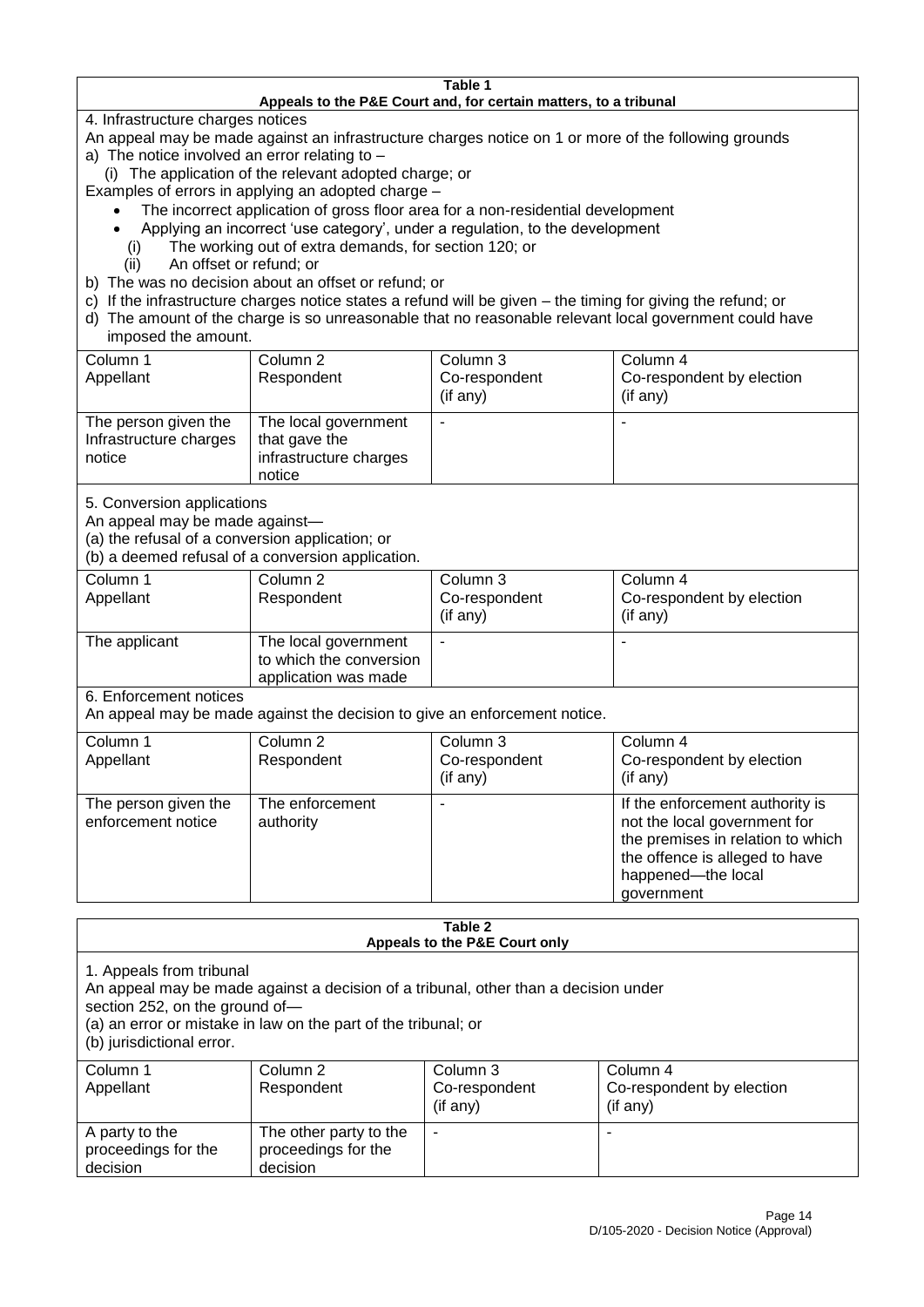#### **Table 2 Appeals to the P&E Court only**

2. Eligible submitter appeals

An appeal may be made against the decision to give a development approval, or an approval for a change application, to the extent that the decision relates to—

(a) any part of the development application for the development approval that required impact assessment; or (b) a variation request.

| Column 1                                                                                                                                                                                                                                                                                                                                                                                                           | Column <sub>2</sub>                                                                                                        | Column 3                                                                                                                  | Column 4                                             |
|--------------------------------------------------------------------------------------------------------------------------------------------------------------------------------------------------------------------------------------------------------------------------------------------------------------------------------------------------------------------------------------------------------------------|----------------------------------------------------------------------------------------------------------------------------|---------------------------------------------------------------------------------------------------------------------------|------------------------------------------------------|
| Appellant                                                                                                                                                                                                                                                                                                                                                                                                          | Respondent                                                                                                                 | Co-respondent                                                                                                             | Co-respondent by election                            |
|                                                                                                                                                                                                                                                                                                                                                                                                                    |                                                                                                                            | (if any)                                                                                                                  | (if any)                                             |
| 1 For a development<br>application-an<br>eligible submitter for<br>the development<br>application<br>2 For a change<br>application-an<br>eligible submitter for<br>the change<br>application                                                                                                                                                                                                                       | 1 For a development<br>application-the<br>assessment<br>manager<br>2 For a change<br>application-the<br>responsible entity | 1 The applicant<br>2 If the appeal is<br>about a concurrence<br>agency's referral<br>response---the<br>concurrence agency | Another eligible<br>submitter for the<br>application |
| 3. Eligible submitter and eligible advice agency appeals<br>An appeal may be made against a provision of a development approval, or failure to<br>include a provision in the development approval, to the extent the matter relates to-<br>(a) any part of the development application or the change application, for the development approval, that<br>required impact assessment; or<br>(b) a variation request. |                                                                                                                            |                                                                                                                           |                                                      |
| Column 1                                                                                                                                                                                                                                                                                                                                                                                                           | Column <sub>2</sub>                                                                                                        | Column 3                                                                                                                  | Column 4                                             |
| Appellant                                                                                                                                                                                                                                                                                                                                                                                                          | Respondent                                                                                                                 | Co-respondent                                                                                                             | Co-respondent by election                            |

| 1 For a development<br>Another eligible submitter for the<br>1 For a development<br>1 The applicant<br>2 If the appeal is<br>application-an<br>application----the<br>application<br>eligible submitter for<br>about a concurrence<br>assessment<br>the development<br>agency's referral<br>manager<br>2 For a change<br>application<br>response---the<br>2 For a change<br>application-the<br>concurrence agency<br>responsible entity<br>application-an<br>eligible submitter for<br>the change<br>application<br>3 An eligible advice<br>agency for the<br>development<br>application or<br>change application | Appellant | Respondent | Co-respondent<br>$($ if any $)$ | Co-respondent by election<br>(if any) |
|------------------------------------------------------------------------------------------------------------------------------------------------------------------------------------------------------------------------------------------------------------------------------------------------------------------------------------------------------------------------------------------------------------------------------------------------------------------------------------------------------------------------------------------------------------------------------------------------------------------|-----------|------------|---------------------------------|---------------------------------------|
|                                                                                                                                                                                                                                                                                                                                                                                                                                                                                                                                                                                                                  |           |            |                                 |                                       |

4. Compensation claims

An appeal may be made against—

(a) a decision under section 32 about a compensation claim; or

(b) a decision under section 265 about a claim for compensation; or

(c) a deemed refusal of a claim under paragraph (a) or (b).

| Column 1               | Column 2            | Column 3      | Column 4                  |
|------------------------|---------------------|---------------|---------------------------|
| Appellant              | Respondent          | Co-respondent | Co-respondent by election |
|                        |                     | (if any)      | (if any)                  |
| A person dissatisfied  | The local           |               |                           |
| with the decision      | government to which |               |                           |
|                        | the claim was made  |               |                           |
| 5. Registered premises |                     |               |                           |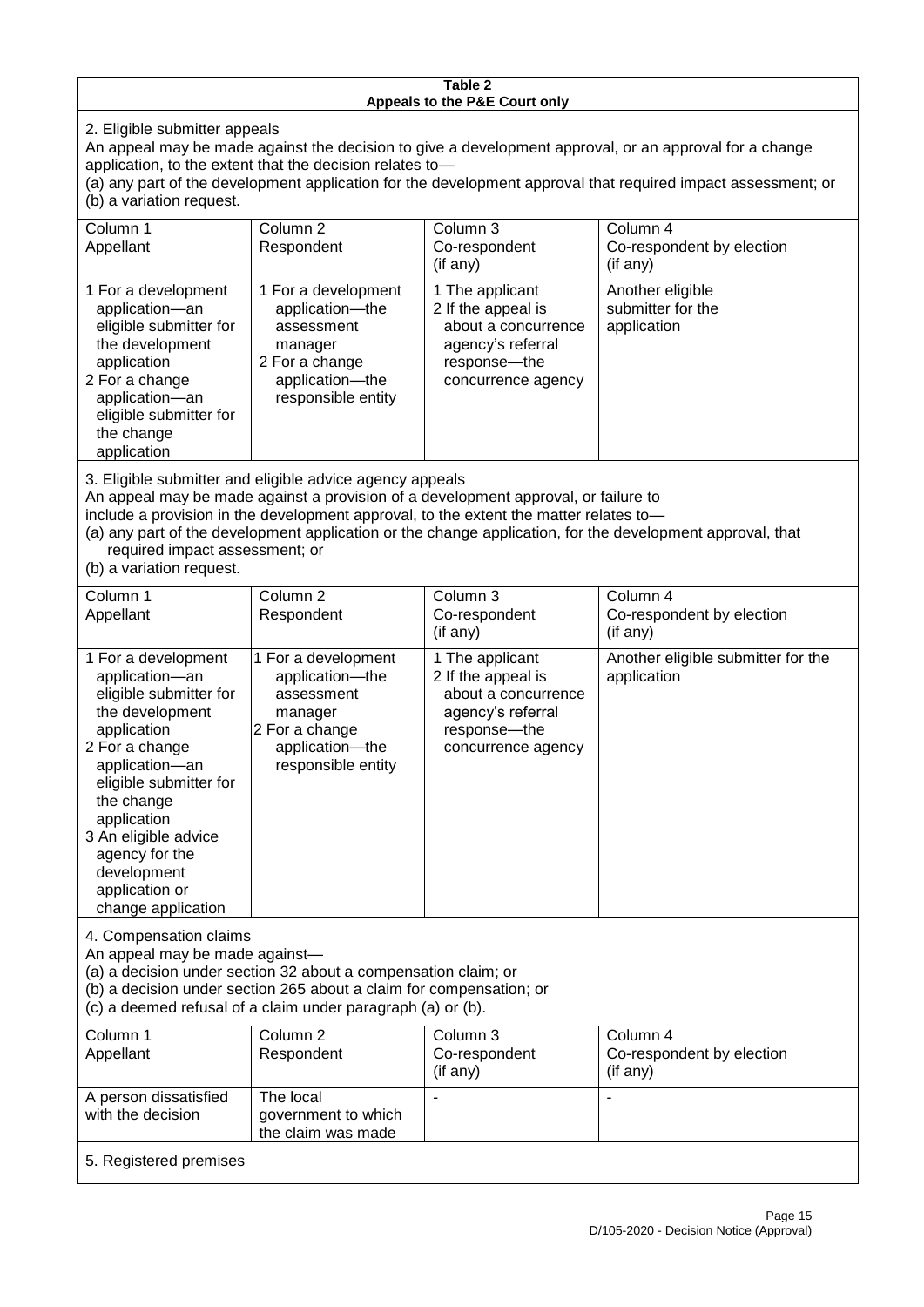| Table 2<br>Appeals to the P&E Court only                                                                                                                                                                                                                                                                             |                                   |                                                                           |                                                                                                                                                                             |
|----------------------------------------------------------------------------------------------------------------------------------------------------------------------------------------------------------------------------------------------------------------------------------------------------------------------|-----------------------------------|---------------------------------------------------------------------------|-----------------------------------------------------------------------------------------------------------------------------------------------------------------------------|
| An appeal may be made against a decision of the Minister under chapter 7, part 4.                                                                                                                                                                                                                                    |                                   |                                                                           |                                                                                                                                                                             |
| Column 1                                                                                                                                                                                                                                                                                                             | Column <sub>2</sub>               | Column 3                                                                  | Column 4                                                                                                                                                                    |
| Appellant                                                                                                                                                                                                                                                                                                            | Respondent                        | Co-respondent<br>(if any)                                                 | Co-respondent by election<br>(if any)                                                                                                                                       |
| 1 A person given a<br>decision notice about<br>the decision<br>2 If the decision is to<br>register premises or<br>renew the<br>registration of<br>premises-an owner<br>or occupier of<br>premises in the<br>affected area for the<br>registered premises<br>who is dissatisfied<br>with the decision                 | The Minister                      |                                                                           | If an owner or occupier starts the<br>appeal – the owner of the<br>registered premises                                                                                      |
| 6. Local laws<br>An appeal may be made against a decision of a local government, or conditions applied,<br>under a local law about-<br>(a) the use of premises, other than a use that is the natural and ordinary consequence of prohibited<br>development; or<br>(b) the erection of a building or other structure. |                                   |                                                                           |                                                                                                                                                                             |
| Column 1<br>Appellant                                                                                                                                                                                                                                                                                                | Column <sub>2</sub><br>Respondent | Column 3<br>Co-respondent<br>(if any)                                     | Column 4<br>Co-respondent by election<br>(if any)                                                                                                                           |
| A person who-<br>(a) applied for the<br>decision; and<br>(b) is dissatisfied with<br>the decision or<br>conditions.                                                                                                                                                                                                  | The local government              | $\blacksquare$                                                            |                                                                                                                                                                             |
|                                                                                                                                                                                                                                                                                                                      |                                   | Table 3<br>Appeals to the tribunal only                                   |                                                                                                                                                                             |
| 1. Building advisory agency appeals                                                                                                                                                                                                                                                                                  |                                   | work required code assessment against the building assessment provisions. | An appeal may be made against giving a development approval for building work to the extent the building                                                                    |
| Column 1<br>Appellant                                                                                                                                                                                                                                                                                                | Column <sub>2</sub><br>Respondent | Column 3<br>Co-respondent<br>(if any)                                     | Column 4<br>Co-respondent by election<br>(if any)                                                                                                                           |
| A building advisory<br>agency for the<br>development application<br>related to the approval                                                                                                                                                                                                                          | The assessment<br>manager         | The applicant                                                             | 1 A concurrence agency for the<br>development application<br>related to the approval<br>2 A private certifier for the<br>development application<br>related to the approval |
| 3. Certain decisions under the Building Act and the Plumbing and Drainage Act<br>An appeal may be made against a decision under-<br>(a) the Building Act, other than a decision made by the Queensland Building and Construction Commission; or<br>(b) the Plumbing and Drainage Act, part 4 or 5.                   |                                   |                                                                           |                                                                                                                                                                             |
| Column 1<br>Appellant                                                                                                                                                                                                                                                                                                | Column <sub>2</sub><br>Respondent | Column 3<br>Co-respondent<br>(if any)                                     | Column 4<br>Co-respondent by election<br>(if any)                                                                                                                           |